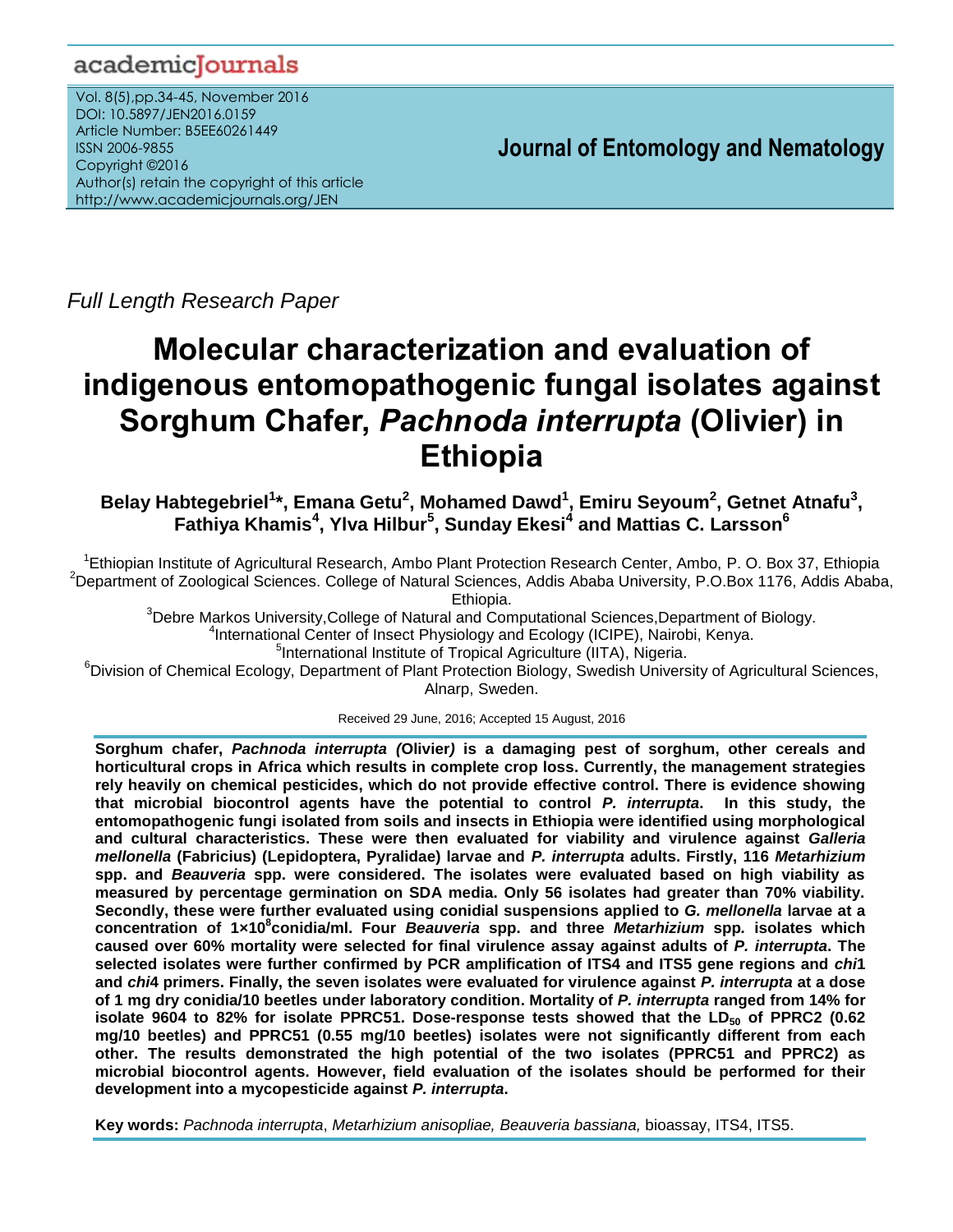## **INTRODUCTION**

Sorghum chafer, *Pachnoda interrupta* (Olivier) (Coleoptera: Scarabaeidae) is one of the most destructive polyphagous insect pests of sorghum and over 35 other important crops in Africa in general and in Ethiopia in particular (*Grunshaw, 1992; Hiwot,* 2000). Some of the crops and host species damaged by the adults of *P. interrupta* recorded in Ethiopia, Eritrea, Mali, Cameroon, Nigeria, and Somalia include cereals such as sorghum, pearl millet, rice, maize, ornamentals such as roses, vegetables such as cucumber and okra, oil crops such as sunflower, niger seed and sesame; fruits such as guava, banana, mango and papaya and other tree plants such as *Acacia* spp. (*Andemeskel, 1987; Grunshaw*, 1992; Troure and Yehouienou, 1995; Jago, 1995; Ratnadas and Ajayi, 1995; MOA and EARO, 1999; Sastawa and Lale, 2000; Hiwot, 2000). *P. interrupta* outbreaks cover wide geographic areas (MOA and EARO, 1999; Yeraswork, 2000; Asmare and Yeshitila, 2014) and completely destroy sorghum fields at the milk stage (Tsedeke, 1988). Grain abortion and panicle sterility caused by the pest can result in 100% yield loss even on insecticide treated sorghum fields (Yitbarek and Hiwot, 2000; Yeraswork, 2000).

Control of *P. interrupta* mainly depends on the use of insecticides (Seneshaw, 2001) which incurs high costs to small farmers and entails environmental, human and animal health related hazards. Moreover, controlling adult beetles through application of insecticides on scattered sorghum fields does not provide long-lasting control because of continuous re-infestation (*Seneshaw and Mulugeta, 2002; Yitbarek,* 2008). Thus, alternative control methods that can contribute to integrated management of *P. interrupta* need to be sought. One of the possible methods is to develop efficient biological control agents that can control larvae and adults at the breeding sites (*Seneshaw and Mulugeta*, 2002). Biological control agents, which include naturally occurring microbial biocontrol agents, have great potential in controlling pest populations with little or no detrimental effects on human health and the environment *(Khan et al.,* 2012). Among them, the entomopathogenic fungi (EPF) are most preferred because of ease of production and application, mode of action that does not need ingestion of the entomopathogen by the target pest (Butt, 2002; Wang and St. Leger, 2007; Thomas and Read, 2007). EPF are especially important when used within IPM programs as they are compatible with pesticides (Lacey and Goettel, 1995; *Wraight et al.,* 2007). These fungi have also restricted host ranges and thus cause little or no harm to non-target organisms such as parasitoids and predators (Goettel and Hajek, 2001; *Vestergaard et al.,* 2003, Hajek and Goettel, 2007).

Developing microbial bio-control agents in modern scientific studies requires identification of selected isolates. Characterization and analysis of genetic traits of fungi and other micro-organisms is facilitated by accurate and powerful molecular tools (*Inglis et al., 2012).* Moreover, molecular identification of potential EPF is gaining acceptance as an important first step for successful development of myco-insecticides (*Islam et al., 2014).* Particularly, molecular tools such as PCR based analysis of DNA are used as standard procedures for identification and phylogenetic comparisons between EPF (*Jensen et al.,* 2001; *Destefano et al.,* 2004) and as molecular markers for species identification (*Driver et al.,* 2000; *Entz et al.,* 2005; *Islam et al.,* 2014). The objective of this study was, therefore, to identify and evaluate the potentials of native entomopathogenic fungi for the development of myco-insecticides against *P. interrupta.*

### **MATERIALS AND METHODS**

#### **Isolation and sources of EPF**

All the EPF were isolated from soils and infected insects. The source institutions, places of collection, habitats/ host genera and germination of isolates used for the experiments are presented in Table 1.

## **Initial identification**

The key for the identification of major genera of fungi described by Humber (2005) was used to initially identify all the 116 isolates. Only those isolates identified as belonging to the genera *Beauveria* or *Metarhizum* were screened for viability and pathogenecity against larvae of *G. mellonella*.

#### **Screening of isolates**

## *Screening for viability*

All isolates initially identified as belonging to either *Beauveria* or *Metarhizium* (101 isolates), were subjected to germination test to select the ones with reasonable viability. Spores were harvested from the surfaces of media using sterile metal spatula and added to test tubes containing 10 ml of sterilized Tween 80 (0.01%) to make a stock suspension. The concentration of the stock suspension was adjusted to 3  $\times$  10<sup>6</sup> conidia/ml using an improved neubaour heamocytometer and 100 µl of the suspension was then spread plated on SDA media in 90 mm diameter Petri-dishes. After 24 h of incubation at 25°C, a sterile cover slip was put on each Petri-dish and percent germination was determined by counting at least 300 conidia under a compound microscope at 400 X magnification. A conidium was declared germinated if it showed a growth as big as its size. Three replicate Petri-dishes were used for each isolate.

\*Corresponding author. E-mail: Belayhw@yahoo.com

Author(s) agree that this article remains permanently open access under the terms of the Creative Commons Attribution [License 4.0 International License](http://creativecommons.org/licenses/by/4.0/deed.en_US)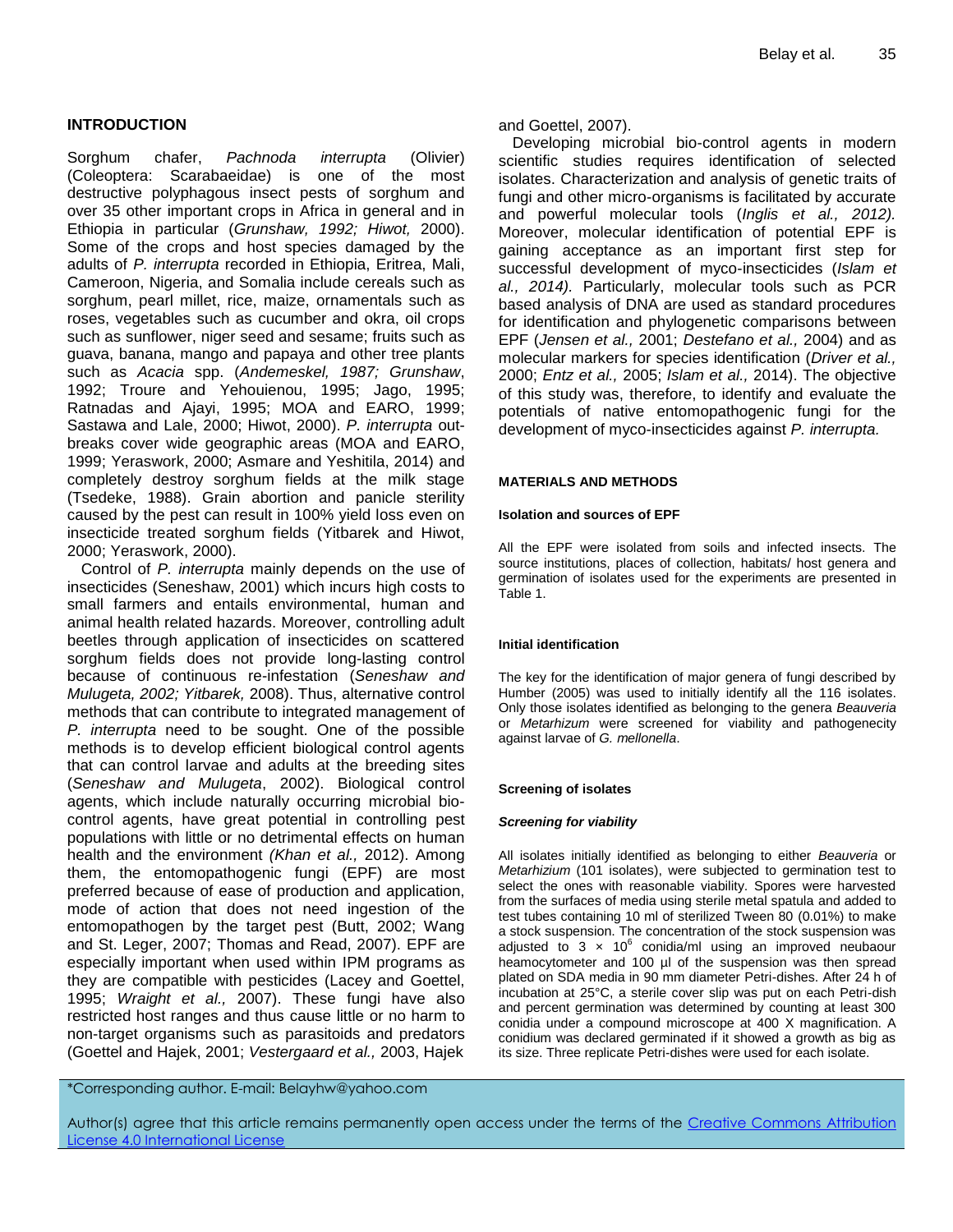| Table 1. Source (host/habitat), place of collection, genera and germination of isolates selected from the screening for viability and used for |  |  |  |
|------------------------------------------------------------------------------------------------------------------------------------------------|--|--|--|
| bioassay on G. mellonella larvae.                                                                                                              |  |  |  |

| No.                     | <b>Isolate code</b> | Host/Habitat             | <b>Place of collection</b> | Genera      | <b>Source institution</b> | % germination |
|-------------------------|---------------------|--------------------------|----------------------------|-------------|---------------------------|---------------|
| 1                       | PPRC <sub>2</sub>   | P. interrupta            | Ashan                      | Metarhizium | PPRC Ambo                 | 93            |
| $\overline{\mathbf{c}}$ | 9604                | Aceraea acerata          | Bugae (Arbaminch)          | Beauveria   | PPRC Ambo                 | 99            |
| 3                       | MP3POST(B)          | Soil                     | Metahara                   | Beauveria   | PPRC Ambo                 | 98.5          |
| 4                       | PPRC 51             | P. interrupta            | Shewa robit                | Metarhizium | PPRC Ambo                 | 96            |
| 5                       | <b>DLCO 131</b>     | $N/A^*$                  | N/A                        | Metarhizium | DLCO-EA                   | 99            |
| 6                       | MELKE 29            | Soil                     | Melke/Tokekutaye           | Beauveria   | PPRC Ambo                 | 88.3          |
| 7                       | MELKE 36            | Soil                     | Melke/Tokekutaye           | Beauveria   | PPRC Ambo                 | 96.4          |
| 8                       | 9609                | <b>Blosyus rugulosus</b> | Mugundo (Dilla road)       | Beauveria   | PPRC Ambo                 | 72            |
| 9                       | MELKE 4             | Soil                     | Melke/Tokekutaye           | Beauveria   | PPRC Ambo                 | 78.2          |
| 10                      | MELKE 11            | Soil                     | Melke /Tokekutaye          | Beauveria   | PPRC Ambo                 | 76.4          |
| 11                      | DLCO <sub>54</sub>  | Grasshopper              | Wikro                      | Beuveria    | DLCO-EA                   | 72.1          |
| 12                      | PPRC 56             | P. interrupta            | <b>Berbere</b>             | Beauveria   | PPRC Ambo                 | 79            |
| 13                      | 9605                | N/A                      | N/A                        | Beauveria   | PPRC Ambo                 | 70.4          |
| 14                      | DLCO <sub>26</sub>  | Grasshopper              | Harmokale                  | Metarhizium | DLCO-EA                   | 71.2          |
| 15                      | PPRC 27             | P. interrupta            | Sefi beret                 | metarhizium | PPRC Ambo                 | 73            |
| 16                      | DLCO <sub>31</sub>  | Grasshopper              | Biyo                       | Metarhizium | DLCO-EA                   | 70.5          |
| 17                      | Ke 43, s/no 03      | Soil                     | Wenji                      | Beauveria   | PPRC Ambo                 | 79.4          |
| 18                      | PPRC 21             | P. interrupta            | <b>Berbere</b>             | Metarhizium | PPRC Ambo                 | 72.3          |
| 19                      | PPRC 72             | N/A                      | N/A                        | Metarhizium | PPRC Ambo                 | 70.6          |
| 20                      | <b>DLCO 137</b>     | Soil                     | Wondogenet                 | Metarhizium | DLCO-EA                   | 70.8          |
| 21                      | DLCO <sub>78</sub>  | Grasshopper              | Maitimket                  | Beauveria   | DLCO-EA                   | 75.1          |
| 22                      | PPRC 67             | P. interrupta            | Kewet                      | Metarhizium | PPRC Ambo                 | 76.4          |
| 23                      | **9515              | Spider                   | Awassa                     | Beauveria   | PPRC Ambo                 | 73.9          |
| 24                      | DLCO <sub>81</sub>  | N/A                      | N/A                        | Metarhizium | DLCO-EA                   | 70.9          |
| 25                      | F/no 1261A          | Soil                     | Fincha                     | Beauveria   | PPRC Ambo                 | 81.2          |
| 26                      | DLCO <sub>8</sub>   | P. interrupta            | Shewarobit                 | Beauveria   | DLCO-EA                   | 73            |
| 27                      | PPRC 46             | P. interrupta            | Dedeaa                     | Metarhizium | PPRC Ambo                 | 70.5          |
| 28                      | DLCO <sub>66</sub>  | Grasshopper              | Ibab                       | Beauveria   | DLCO-EA                   | 74.3          |
| 29                      | DLCO 44             | Grasshopper              | Wikro                      | Beauveria   | DLCO-EA                   | 70.6          |
| 30                      | PPRC 19             | P. interrupta            | Rufea kure                 | Metarhizium | PPRC Ambo                 | 83.4          |
| 31                      | DLCO 46             | N/A                      | N/A                        | Beauveria   | DLCO-EA                   | 71.3          |
| 32                      | MELKE 19            | Soil                     | Melke/Tokekutaye           | Beauveria   | PPRC Ambo                 | 83.8          |
| 33                      | DLCO <sub>6</sub>   | Soil                     | Shewarobit                 | Beauveria   | DLCO-EA                   | 80.1          |
| 34                      | DLCO <sub>73</sub>  | Grasshopper              | Fura                       | Beauveria   | DLCO-EA                   | 70.4          |
| 35                      | DLCO <sub>93</sub>  | Grasshopper              | Shelle                     | Beauveria   | DLCO-EA                   | 71.3          |
| 36                      | <b>F/no 17A</b>     | Soil                     | Fincha                     | Beauveria   | PPRC Ambo                 | 85.3          |
| 37                      | DLCO <sub>56</sub>  | Grasshopper              | Fura                       | Beauveria   | DLCO-EA                   | 72.3          |
| 38                      | PPRC 29             | P. interrupta            | Gobenaytu                  | Metarhizium | PPRC Ambo                 | 84.3          |
| 39                      | MP3POST(M)          | Soil                     | Metahara                   | Metarhizium | PPRC Ambo                 | 77.4          |
| 40                      | PPRC 6              | P. interrupta            | Kewet                      | Metarhizium | PPRC Ambo                 | 79.5          |
| 41                      | EE                  | Crustacean               | Alamata                    | Metarhizium | PPRC Ambo                 | 70.5          |
| 42                      | 9505                | N/A                      | N/A                        | Beauveria   | PPRC Ambo                 | 71.3          |
| 43                      | <b>DLCO 135</b>     | Grasshopper              | Ziway                      | Metarhizium | DLCO-EA                   | 73.8          |
| 44                      | **MM                | N/A                      | N/A                        | Metarhizium | PPRC Ambo                 | 70.4          |
| 45                      | Ke 42 s/no 06       | Soil                     | Fincha                     | Beauveria   | PPRC Ambo                 | 89.3          |
| 46                      | M <sub>2</sub> E    | N/A                      | N/A                        | Metarhizium | PPRC Ambo                 | 70.1          |
| 47                      | ICIPE 30            | Busseola fusca           | Kendu bay(Kenya)           | Metarhizium | PPRC Ambo                 | 74.2          |
| 48                      | PPRC 61             | P. interrupta            | Awaketu                    | Metarhizium | PPRC Ambo                 | 79.8          |
| 49                      | <b>**DLCO 65</b>    | Grasshopper              | Kobo                       | Beauveria   | DLCO-EA                   | 70.5          |
| 50                      | **DLCO 61           | Grasshopper              | Maitimket                  | Beauveria   | DLCO-EA                   | 72.4          |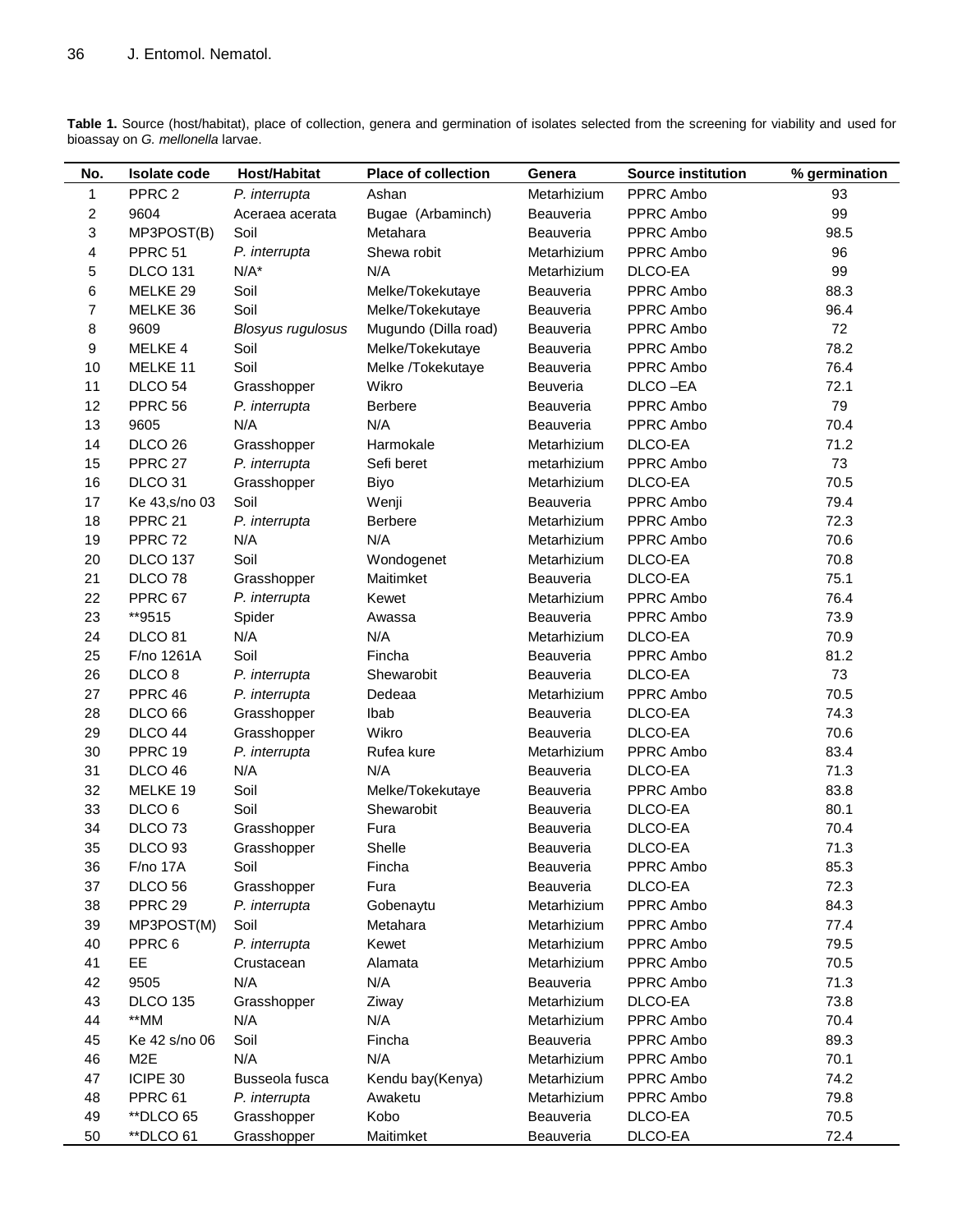**Table 1.** Contd.

| 51 | <i>**</i> DLCO 105 | Grasshopper   | Shelle | Beauveria   | DLCO-EA   | 70.4 |
|----|--------------------|---------------|--------|-------------|-----------|------|
| 52 | **DLCO 39          | Grasshopper   | Qoriso | metarhizium | DLCO-EA   | 70.6 |
| 53 | **DLCO 48          | Grasshopper   | Wikro  | Beauveria   | DLCO-EA   | 70.5 |
| 54 | **DLCO 88          | Grasshopper   | Qoriso | Beauveria   | DLCO-EA   | 70.8 |
| 55 | **PPRC 14          | P. interrupta | Dedeaa | Metarhizium | PPRC Ambo | 81.2 |
| 56 | B42.3c             | Soil          | Fincha | Beauveria   | PPRC Ambo | 86.2 |

#### *Screening against G. mellonella*

The isolates selected from screening for viability were further screened for pathogenicity against *G. mellonella* larvae. To obtain larvae, adult moths were collected in 500 ml flasks containing folded tissue paper impregnated with water and honey. When eggs were laid, the tissue paper was removed from the flasks and put in plastic rearing boxes containing 180, 50 and 180 g of honey, wheat bran and glycerol, respectively as feed for the larvae. The boxes were incubated in the dark at 20°C for four weeks. The resulting fourth to fifth instar larvae were used for the bioassays.

Stock suspensions were prepared from the respective isolates as for the initial screening and spore concentration was adjusted to 1  $\times$ 10<sup>8</sup> conidia/ml. The *Metarhizium* spp. isolates were bio-assayed in two separate assays, while the *Beauveria* spp. isolates were bioassayed in three separate assays. For each isolate, 10 larvae were immersed in 10 ml conidial suspension for 10 s in a sterile beaker after which the contents of the beaker were passed through a sterile muslin cloth. The larvae were then transferred into 55 mm diameter sterile plastic Petri-dishes containing filter paper and incubated at room temperature (22-26°C). The control was treated with 10 ml solution of Tween 80(0.01%). A completely randomized design (CRD) with four replications was used for the experiments.

Mortality of the larvae was assessed every day for 10 days. Dead larvae were surface sterilized by briefly immersing in 70% of alcohol and quickly rinsing with sterile distilled water twice. Finally the larvae were transferred to a sterile Petri-dish containing wet filter paper, sealed with parafilm and incubated at room temperature to check for mycosis.

#### **Screening against** *P. interrupta*

Three *Metarhizium anisopliae* and four *Beauveria bassiana* isolates which caused 60% or more larval mortality were selected from the screening against *G. mellonella* for final bio-assay against *P. interrupta*. Adult beetles were collected during the mating season of 2013 from breeding areas around Mendubo village (10°50'N, 040°05'E; altitude 1206 m.a.s.l.) in Oromia zone of Amhara Regional State in Ethiopia and kept in plastic baskets containing moistened sterile soil collected from the same area. The baskets had side openings for aeration and the tops were covered with muslin cloth to prevent beetles from escaping. Collected beetles were fed with slices of ripe banana and observed for any natural infection for 10 days before being used for bio-assays.

Conidia of the selected isolates were re-isolated from sporulating cadavers of *G. mellonella* larvae and grown on SDA media at 25°C. After 2 to 3 weeks of incubation, conidia were harvested with sterile metal spatula and collected in sterile Petri-dishes. To remove excess moisture, the conidia were oven-dried at 30°C overnight before the bioassays. The number of spores/mg of the isolates were 3.03  $\times$  10 $^8$  , 2.9  $\times$  10 $^8$ , 3.5  $\,\times$  10 $^8$ , 2.9  $\times$  10 $^8$  , 2.0  $\times$  10 $^8$ , 1.4  $\times$ 10<sup>8</sup>, 1.7 x 10<sup>8</sup> and 3.9 x 10<sup>8</sup> for isolates 9604, 9609, MP3POST, Melke36, DLCO131, Green Muscle, PPRC51 and PPRC2, respectively. Ten beetles were put in sterile 300 ml plastic tubs with

perforated lids. One miligram spores of each isolate were applied on top of the beetles in each of the plastic tubs and the beetles were allowed to move in the tubs for 30 min. The beetles were then transferred to 120 mm diameter plastic Petri-dishes containing moist filter paper and incubated at room temperature for 10 days. During incubation, beetles were fed with slices of ripe banana changed every other day. To provide adequate moisture, 1 ml of sterile distilled water was added to the Petri-dishes every day. Mortality was assessed every day and dead beetles were removed and surface sterilized with 70% ethanol and rinsed thrice in sterile distilled water. The surface sterilized beetles were then transferred to sterile Petri-dishes containing moist filter paper and incubated at 25°C to check for sporulation and to confirm death due to fungal infection. The experimental design was a completely randomized design (CRD) with four replications. The control was treated with the respective spores killed at 80°C in an oven for 48 h. The bioassay was repeated after 75 days using beetles from the October 2013 population from Rassa area (09° 57' N and 040° 04' E) and freshly sub-cultured and harvested spores as in the first bioassay. Mean percentage mortality from the two experiments were used as measures of virulence. Comparison among selected most virulent isolates was done using their respective  $LT_{50}$  and  $LT_{90}$ values. The commercialized myco-insecticide Green Muscle containing *M. anisopliae* spores as an active ingredient was used as a standard in the two bioassays.

#### **Dose-response test**

A dose-response bioassay was conducted on the three promising isolates (PPRC51, PPRC2 and MP3POST) obtained from the screening against *P. interrupta*. To determine the range of conidial doses used for the test, initial bioassay experiments were conducted with six different doses (0.05, 0.1, 0.25, 0.5, 0.75 and 1 mg/10 beetles). The two lower doses (0.05 and 0.1 mg/10 beetles) did not result in any mortality within 10 days and therefore, excluded from the dose range. Thus, only four doses were used for the final dose-response tests using probit analysis: Finney (1964). Dry conidia were prepared for the evaluation against *P. interrupta* and weighed on a sensitive balance (Adventure ™ USA). All the procedures used for the screening against *P. interrupta* were repeated exactly except that four different doses were applied.

#### **Molecular characterization**

The characterization of the selected seven isolates obtained from the screening against *P. interrupta* was done at molecular level using the internal transcribed spacer (ITS) gene region (ITS4 and ITS5) and Chitinase (chi1 and chi4) primers.

#### *DNA extractions*

EPF isolates from Ethiopia were cultured on (SDA) media. For each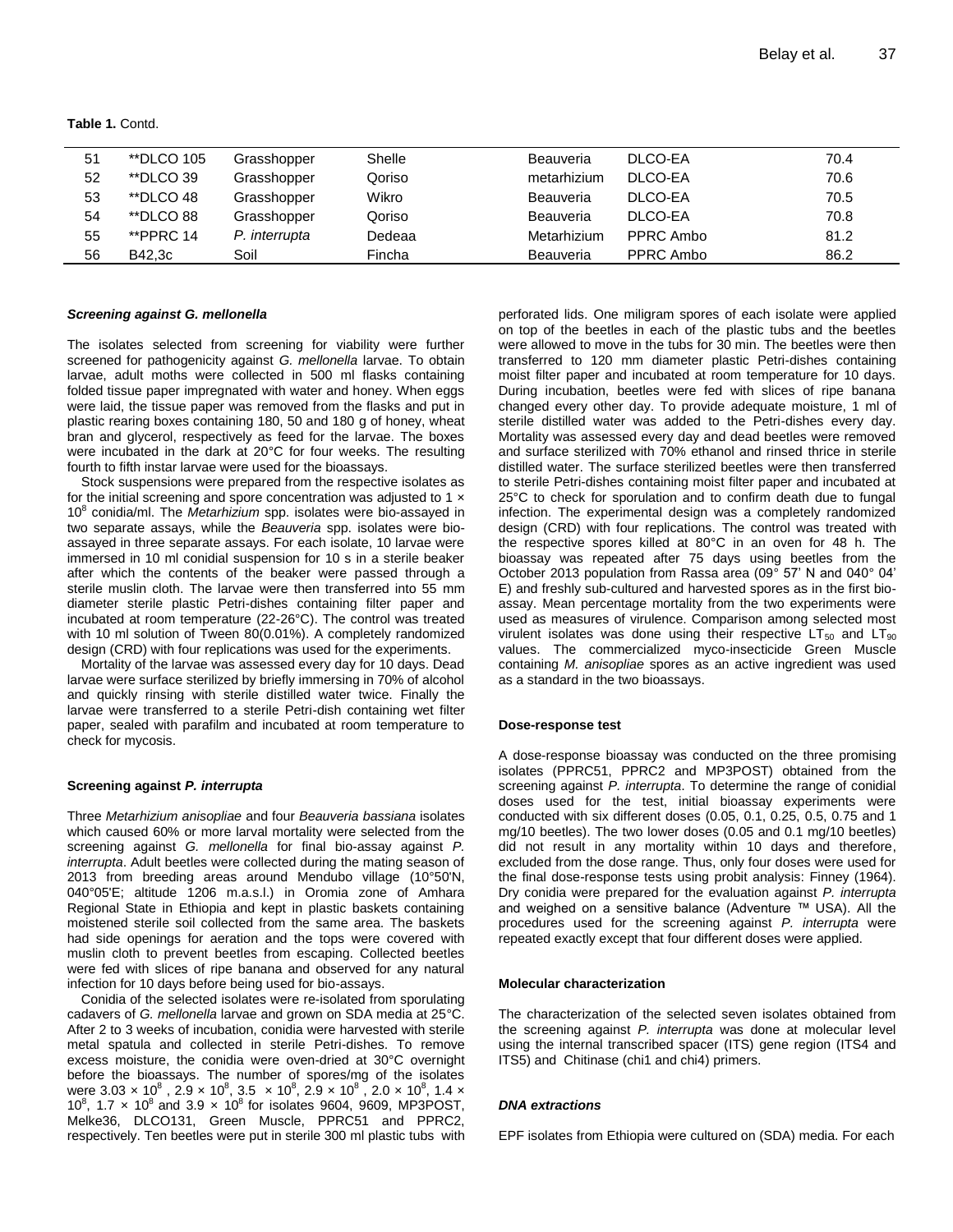fungal isolate, 50 to 100 mg of the mycelia was scrapped and DNA were extracted using the Isolate II Plant DNA Kit (Bioline), following the manufacturer's protocol. The resultant DNA was eluted in 50 μL of the elution buffer and stored at -20ºC, until further processing. The extracted DNA quality was then checked using a Nanodrop 2000/2000c Spectrophotometer.

#### *PCR amplification of the ITS4 and ITS5 gene region*

Amplifications were carried out for the rDNA region of the fungal isolates using the ITS primers (White et al., 1990). The PCR was carried out in a total volume of 30 μL containing 0.2 μM of each primer (ITS 5; 5'GGA AGT- AAA- AGT- CGT- AAC- AAG -G 3' and ITS 4; 5' TCC- TCC- GCT -TAT -TGA –TAT- GC 3', respectively), 5X My *Taq* Reaction Buffer (Bioline), 1.25 mM MgCl2, 1 unit My *Taq* DNA polymerase (Bioline) and 3 μL of genomic DNA template. Typical cycle conditions were as follows: Initial denaturation at 95°C for 1 min, followed by 35 cycles of denaturation at 95°C for 30 s, annealing at 59°C for 40 s, and primer elongation at 72°C for 1 min followed by a final extension at 72°C for 10 min done in an Arktik programmed thermal cycler.

#### *PCR amplification using chi 1 and chi 4 primers*

The results from the ITS gene region amplification were also confirmed by amplifying the chitinase gene region using redesigned c*hi* 1 and *chi* 4 primers. In this regard, markers were designed from the chitinase gene to discriminate between the two species through gel electrophoresis. The PCR was carried out in a total volume of 30 μl containing 0.2 μM of each specific primer, 5X My *Taq*  Reaction Buffer (Bioline), 1 unit My *Taq* DNA polymerase (Bioline) and 3 μL of DNA template. *Chi* 1 primer set gave a target region of 800 bp, while the *Chi* 4 primer set had a target size of approximately 1000 bp. Typical cycle conditions were as follows: Initial denaturation at 95°C for 1 min, followed by 35 cycles of denaturation at 95°C for 15 s, specific annealing for 15 s, and primer elongation at 72°C for 10 s followed by a final extension at 72°C for 10 min that was done in an Arktik programmed thermal cycler.

#### *Detection and analysis of the PCR products*

The amplified PCR products were resolved through a 1% agarose gel stained with ethidiumbromide (10 mg/ml) and subjected to electrophoresis set at 70 volts for 1 h (Bio-Rad model 200/2-0 power supply and wide mini-sub cell GT horizontal 56 electrophoresis system, Bio-Rad laboratories, Inc., USA), followed by visualization of the DNA under UV-illumination. The gel photo was analyzed and documented using the KETA GL imaging system from Wealtec Corp.

#### *Gel extraction and purifications*

All successfully amplified PCR products for each of the targeted gene regions were excised and purified using the Isolate II PCR and Gel Kit from Bioline following the manufacturer's instructions. A total of 17 purified PCR products were sent to Macrogen Inc, Europe Laboratories, the Netherlands for bi-directional sequencing.

#### *Sequencing data analysis*

This was done using bioinformatics tools and software. The sequences obtained were edited by Chromas Lite version 2.1.1

software and the consensus sequences from both the forward and reverse strands generated. For conclusive identification, the consensus reads generated were queried through BLASTN, at the GenBank data base hosted by the National Centre of Biotechnology Information USA (NCBI). This was also to check for similarity with organisms already identified. Furthermore, the consensus sequences generated were multi-aligned using Clustal X (version 2.1). The multiple alignments created were used to generate a phylogenetic tree by use of Mega software (version 6.06).

#### **Statistical analysis**

Mortality data were corrected using Abbot's formula (Abbott, 1925), arcsine transformed and subjected to the ANOVA procedure of SAS version 9.0. Percentage viability data were also analyzed in the same way. Means were separated using LSD and Tukey's Honestly Significant Difference (HSD) for screening experiments against *G. mellonella* and *P. interrupta*, respectively. LT<sub>50</sub>, LT<sub>90</sub> and LD<sub>50</sub>, values were estimated with probit analysis for correlated data followed by ANOVA and mean separation with LSD. Probit analyses were done using SPSS version 17.

## **RESULTS**

## **Initial identification**

Out of 116 isolates collected from the different sources, 101 isolates were preliminarily identified using morphological and cultural characteristics as *Metarhizium* spp. or *Beauveria* spp. Fifteen of the isolates were identified as not belonging to the two genera.

## **Screening of isolates**

## *Viability of isolates*

The germination percent of the 101 isolates evaluated for viability ranged from 0 to 99 (data not shown). The isolates with greater than 70% germination were considered sufficiently viable and selected for further screening (56 isolates) against *G. mellonella* (Table 1).

## *Effects of fungal isolates on G. mellonella*

Corrected percent mortality of *G. mellonella* larvae due to fungal isolates significantly varied among isolates of each of *Beauveria* spp. and *Metarhizium* spp. (Tables 3 and 4). The *Beauveria* spp. isolates caused between 0 and 63%, 0 and 78%, and 0 and 73% mortality in the first, second and third bioassays, respectively. Similarly, the *Metarhizium* spp. isolates caused 0 to 83% and 0 to 67% mortality in the first and second bioassays, respectively.

## *Effects of fungal isolates on P. interrupta*

There was a highly significant variation among the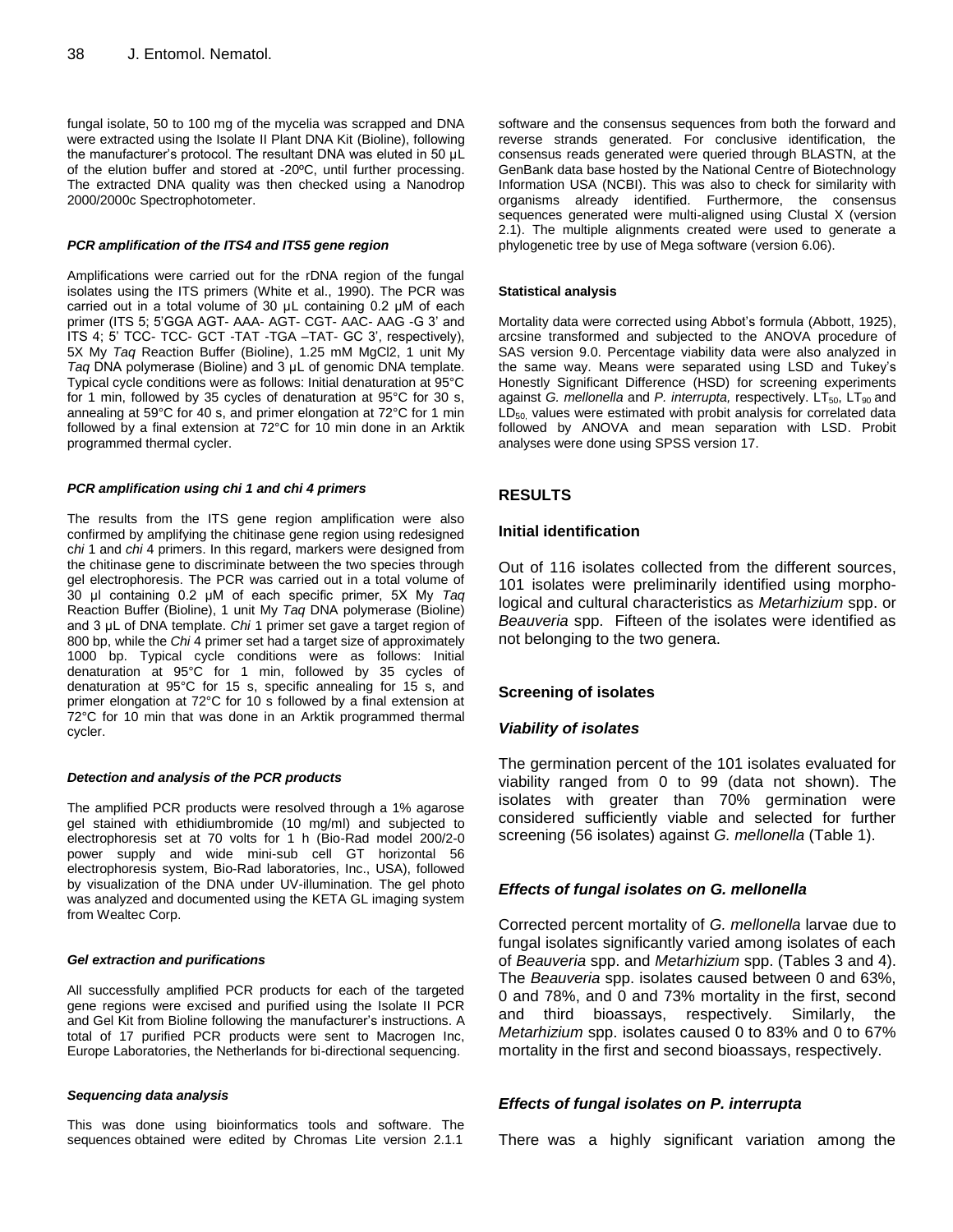| Synonymous isolate from NCBI<br>Sample name |                        | Accession no. | % identity |
|---------------------------------------------|------------------------|---------------|------------|
| BL2 (PPRC51)                                | Metarhizium anisopliae | JF495775.1    | 99         |
| BL3 (PPRC2)                                 | Metarhizium anisopliae | FJ545313.1    | 99         |
| BL4 (MP3POST)                               | Beauveria bassiana     | KC461112.1    | 100        |
| BL5 (Melke 36)                              | Beauveria bassiana     | KC461112.1    | 100        |
| BL6 (9609)                                  | Beauveria bassiana     | KC461112.1    | 100        |
| BL7 (9604)                                  | Beauveria bassiana     | GU233705.1    | 99         |
| <b>BL8 (DLCO131)</b>                        | Metarhizium anisopliae | JN256674.1    | 99         |

**Table 2.** Characterization of the entomopathogenic fungi selected from Ethiopia.

**Table 3.** Mortality of *G. mellonella* larvae caused by *Beauveria* spp. isolates from Ethiopia in three different bioassays.

|                   | <b>First assay</b>              | Second assay   |                                | Third assay        |                                 |
|-------------------|---------------------------------|----------------|--------------------------------|--------------------|---------------------------------|
| <b>Isolate</b>    | %Mortality $\pm$ SE             | <b>Isolate</b> | %Mortality $\pm$ SE            | <b>Isolate</b>     | % Mortality $\pm$ SE            |
| 9605              | 37.05±16.22 <sup>abc</sup>      | 9505           | $0.03 \pm 0^d$                 | 9615               | $23.33 \pm 4.92$ <sup>bcd</sup> |
| DLCO <sub>6</sub> | $16.68 \pm 10.65^{bc}$          | 9604*          | $77.78 \pm 13.75^{\circ}$      | DLCO31             | $33.33 \pm 15.00^{ab}$          |
| DLCO <sub>8</sub> | $16.68 \pm 11.07$ <sup>bc</sup> | 9609*          | $60±18.20^{ab}$                | DLCO54             | 45.83±4.83 <sup>abcd</sup>      |
| <b>F/2NO17A</b>   | $10.01 \pm 7.57^{\circ}$        | <b>DLCO135</b> | $0.03 \pm 0.00^{\circ}$        | DLCO <sub>56</sub> | $10.01 \pm 7.57$ <sup>d</sup>   |
| F/2NO1261         | $16.68 \pm 11.07$ <sup>bc</sup> | DLCO44         | 13.34 $\pm$ 9.34 <sup>dc</sup> | DLCO81             | $16.68 \pm 9.70$ <sup>dc</sup>  |
| Ke43S/NO          | $26.68 \pm 13.18^{abc}$         | DLCO46         | $33.33 \pm 9.34$ <sup>bc</sup> | DLCO <sub>93</sub> | $10.01 \pm 7.57$ <sup>d</sup>   |
| MELKE29           | $63.33 \pm 3.93^a$              | DLCO61         | 13.33 $\pm$ 2.71 <sup>dc</sup> | MELKE11            | $53.33 \pm 13.06^{abc}$         |
| MELKE36*          | $63.33 \pm 7.22^a$              | DLCO73         | $10.01 \pm 7.57$ <sup>dc</sup> | MELKE19            | 33.33±4.22 <sup>abcd</sup>      |
| MELKE4            | 59.26±15.77 <sup>ab</sup>       | DLCO78         | $29.17 \pm 7.08$ <sup>bc</sup> | MP3POST*           | $73.33 \pm 13.18^a$             |
| Ke42S/N0          | $0.19 \pm 0^\circ$              | PPRC56         | $40+9.96bc$                    |                    |                                 |

\*Isolates selected for further screening.

isolates (P = 0.0003, df = 7, 16, F = 8.01) in causing mortality to *P. interrupta* (Figure 2). The lowest mean percent mortality was caused by the *B. bassiana* isolate 9604 (14.08%) which was not significantly different from *B. bassiana* isolate 9609 (27.97%), Melke36 (15.75%), *M. anisopliae* isolates DLCO131 (25%) and Green Muscle (20.38%). The highest mortality to *P. interrupta* was caused by PPRC51 (82.40%) which did not significantly differ from the *B. bassiana* isolate MP3POST and the *M. anisopliae* isolate PPRC2 which caused 79.63 and 77.14% mortality, respectively. Based on the results of the virulence assays, two *M. anisopliae* isolates (PPRC51 and PPRC2) and one *B. bassiana* isolate (MP3POST) which caused over 75% mortality to *P. interrupta* adults were selected. The time taken by the three selected isolates to cause death to 50 and 90% of the experimental insects ( $LT_{50}$  and  $LT_{90}$  days) is shown in Table 4. The  $LT_{50}$  (days) of the selected isolates varied significantly (P = 0.0087, df = 2, 6, F = 11.6) with the lowest (5.33 days) recorded from PPRC51 followed by MP3POST (5.7 days). The highest (6.92 days) was recorded due to PPRC2 which was significantly different from both isolates. However, there was no significant difference (P = 0.057, df = 2, 6, F = 4. 78) in the  $LT_{90}$ (days) of the three isolates. Figure 1 shows growth and sporulation of PPRC51 and PPRC2 isolates on *P.*

*interrupta* adults during the bio-assays.

## *Dose-response test*

Mortality of *P. interrupta* adults at different doses of the selected *M. anisopliae* and *B. bassiana* isolates is shown in Figure 3. There were no significant mortality differences within each dose except for the dose of 0.5 mg in which the *B. bassiana* isolate MP3POST showed significantly lower mortality ( $P = 0.039$ ,  $F = 5.78$ , df = 2, 6) than the two *M. anisopliae* isolates. The mean LD<sub>50</sub> of the three isolates also varied significantly ( $P = 0.025$ ,  $F =$ 7.12, df = 2,6) among the isolates with isolate MP3POST requiring higher dose (0.8 mg/10 beetles) to kill 50% of the test insects than PPRC2 (0.62 mg/10 beetles) and PPRC51 (0.55 mg/10 beetles) isolates, which were not significantly different from each other (Table 5). There were no significant differences in the mean  $LD_{90}$  among all the three isolates (P =  $0.41$ , F =  $1.04$ , df =  $2$ , 6).

## **Molecular identification**

The internal transcribed spacer region (ITS) was successfully amplified in all of the isolates as shown in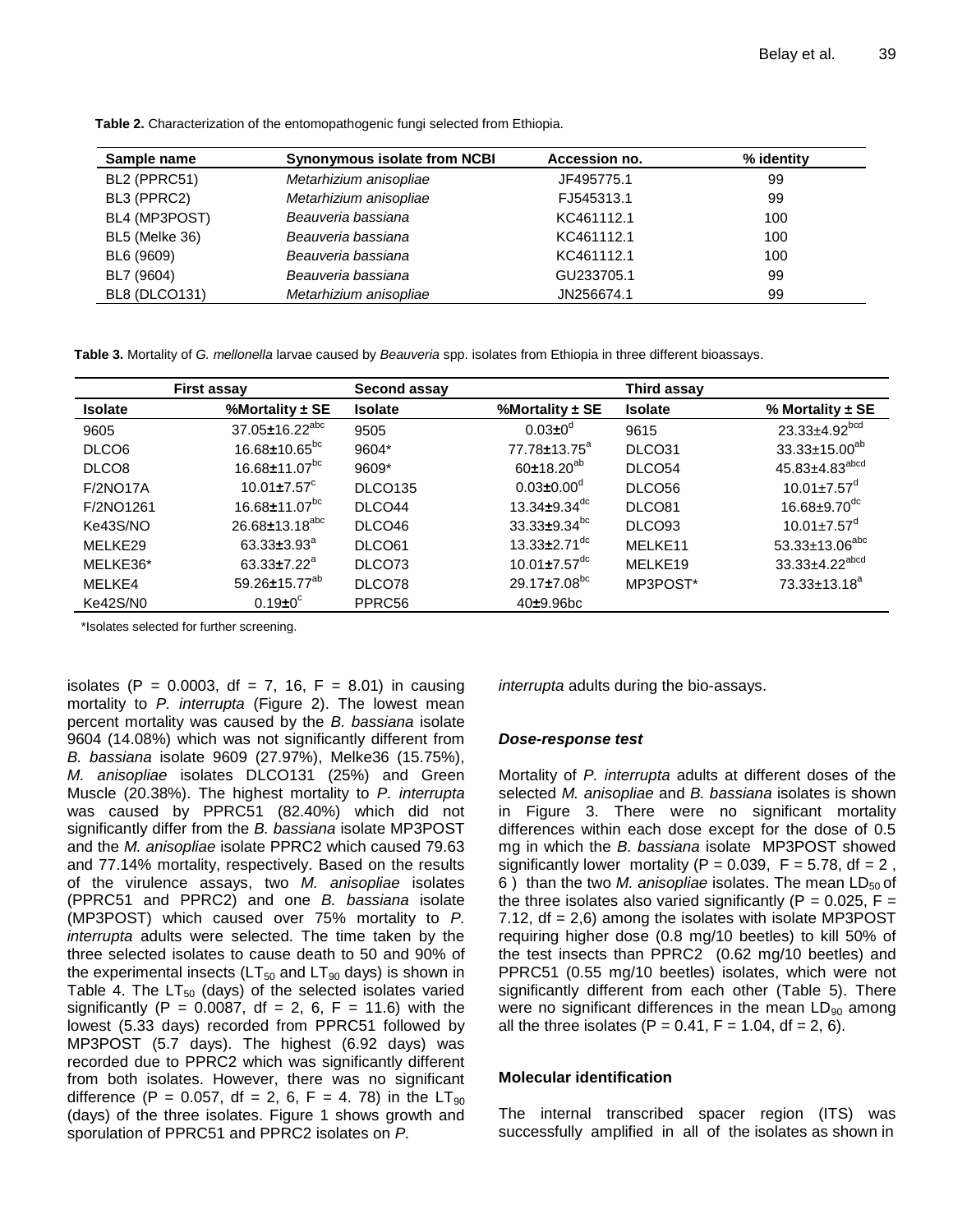| <b>First assay</b> |                                | Second assay        |                          |  |
|--------------------|--------------------------------|---------------------|--------------------------|--|
| <b>Isolate</b>     | % Mortality±SE                 | <b>Isolate</b>      | % Mortality±SE           |  |
| FF.                | $3.72 \pm 6.19$ <sup>bc</sup>  | DLCO <sub>137</sub> | $25.93 \pm 13.70^b$      |  |
| M <sub>2</sub> F   | $0.03 \pm 0.00^{\circ}$        | DLCO <sub>26</sub>  | 37.04±5.87 <sup>ab</sup> |  |
| ECIPE30            | $0.03 \pm 0.00$ <sup>c</sup>   | <b>DLCO131*</b>     | 66.67±8.07 <sup>a</sup>  |  |
| MP3POSTM           | 12.52±12.29bc                  | DLCO66              | $13.34 \pm 9.34^{b}$     |  |
| PPRC2*             | 83.33±11.07 <sup>a</sup>       | PPRC19              | $13.34 \pm 8.55^b$       |  |
| PPRC21             | $25 \pm 0.00^{\rm b}$          | PPRC27              | 36.67±3.93 <sup>ab</sup> |  |
| PPRC46             | $14.81 \pm 2.89$ <sup>bc</sup> | PPRC29              | $6.68 \pm 8.55^b$        |  |
| PPRC67             | 22.23±12.02 <sup>bc</sup>      | PPRC51*             | 66.67±14.70 <sup>a</sup> |  |
| PPRC72             | 23.82±12.15 <sup>bc</sup>      | PPRC6               | $7.42 \pm 9.08^b$        |  |

| Table 4. Mortality of G. mellonella larvae caused by Metarhizium spp. isolates from Ethiopia in two |  |  |  |  |
|-----------------------------------------------------------------------------------------------------|--|--|--|--|
| different bioassay.                                                                                 |  |  |  |  |

\*Isolates selected for further screening.



**Figure 1.** Pachnoda interrupta adults infected with M. anisopliae isolates PPRC51 and PPRC2.



**Figure 2.**Mortality ± SE of P.interrupta due toB.bassiana and M. anisopliae isolates from Ethiopia. Bars containing similar letters are not significantly different according to Tukey's HSD test (α  $=0.05$ , df = 7, 16, P = 0.0003, F = 8.01).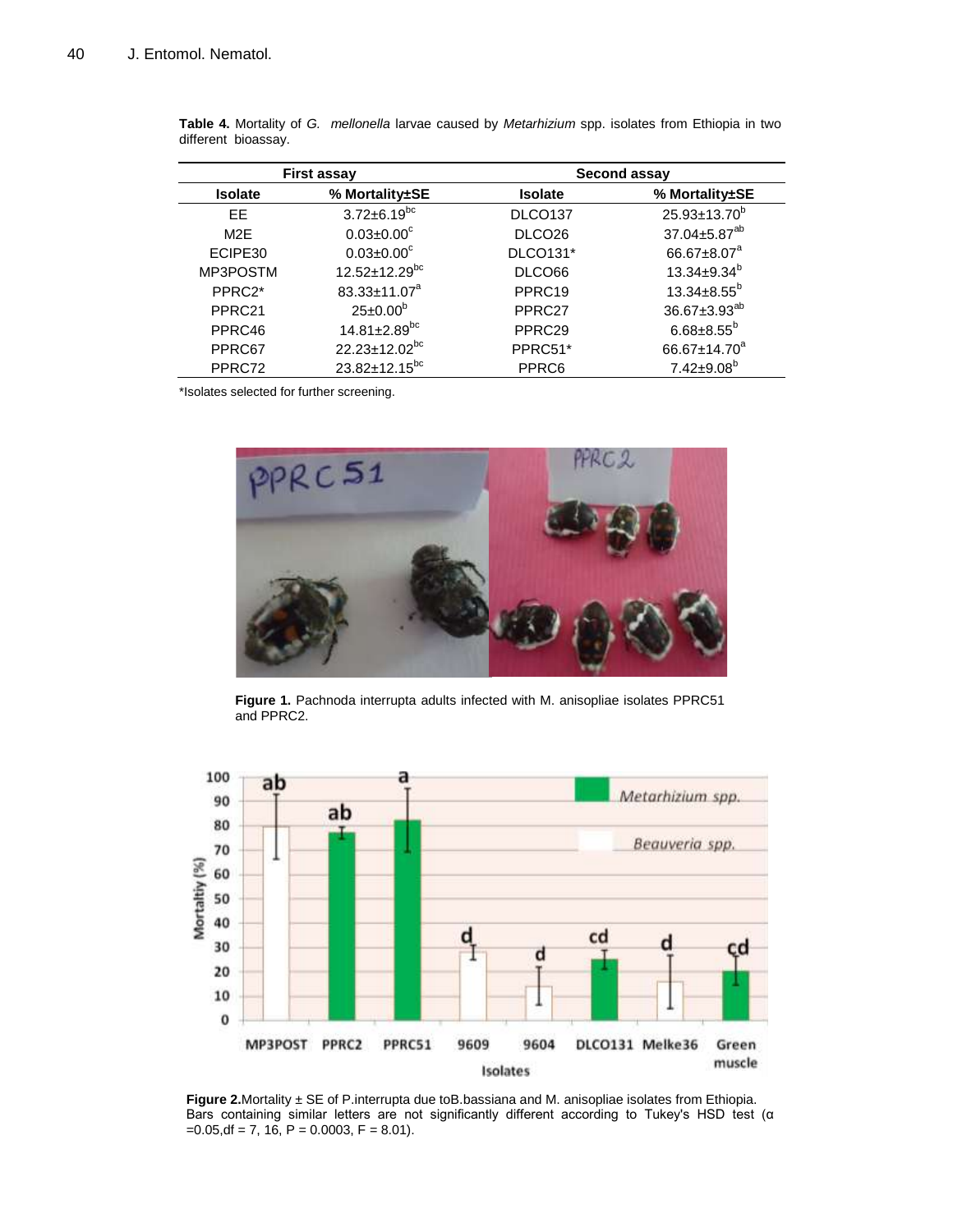

**Figure 3.** Mean percentage mortality  $\pm$  SE caused by the selected isolates of B. bassiana and M. anisopliae on P. interrupta adults at different doses per 10 beetles (10 days after application).

**Table 5.** Mean LT<sub>50</sub> and LT<sub>90</sub> (days  $\pm$  SE) of the three selected isolates on *P. interrupta* adults 10 days post treatment.

| <b>Isolate</b>     | $LT_{50}$ ± SE             | $LT_{90}$ ± SE                | Slope ±SE                    |
|--------------------|----------------------------|-------------------------------|------------------------------|
| PPRC <sub>2</sub>  | $6.92 + 0.21$ <sup>a</sup> | $16.14 + 1.17a$               | $3.56 \pm 0.32^a$            |
| MP3POST            | $5.7 \pm 0.25^{\circ}$     | $12.59 \pm 1.35^{ab}$         | $4.38 \pm 0.59$ <sup>a</sup> |
| PPRC <sub>51</sub> | $5.33+0.27^{\circ}$        | $11.63 \pm 0.59$ <sup>a</sup> | $3.85 \pm 0.34$ <sup>a</sup> |

Means with similar letters in the same column are not significantly different according to LSD test at α=0.05.



**Figure 4.** 1% agarose gel electrophoresis for fungal isolates from Ethiopia using ITS primers.  $M = 1KB$  DNA ladder, Lane  $1 = IC279$ , Lane  $2 = PPRC 51$ , Lane  $3 = PPRC2$ . Lane  $4 = MP3POST$ , Lane 5 = Melke36, Lane 6 = 9609, Lane 7 = 9604,Lane 8 = DLCO131, Lane 9 = Negative control.

Figure 4. Figures 5 and 6 show the amplification of the two fungal genera *Metarhizium* and *Beauveria*, respectively using c*hi*1 and *chi*4 genes. The BLAST searches corresponded to sequences registered under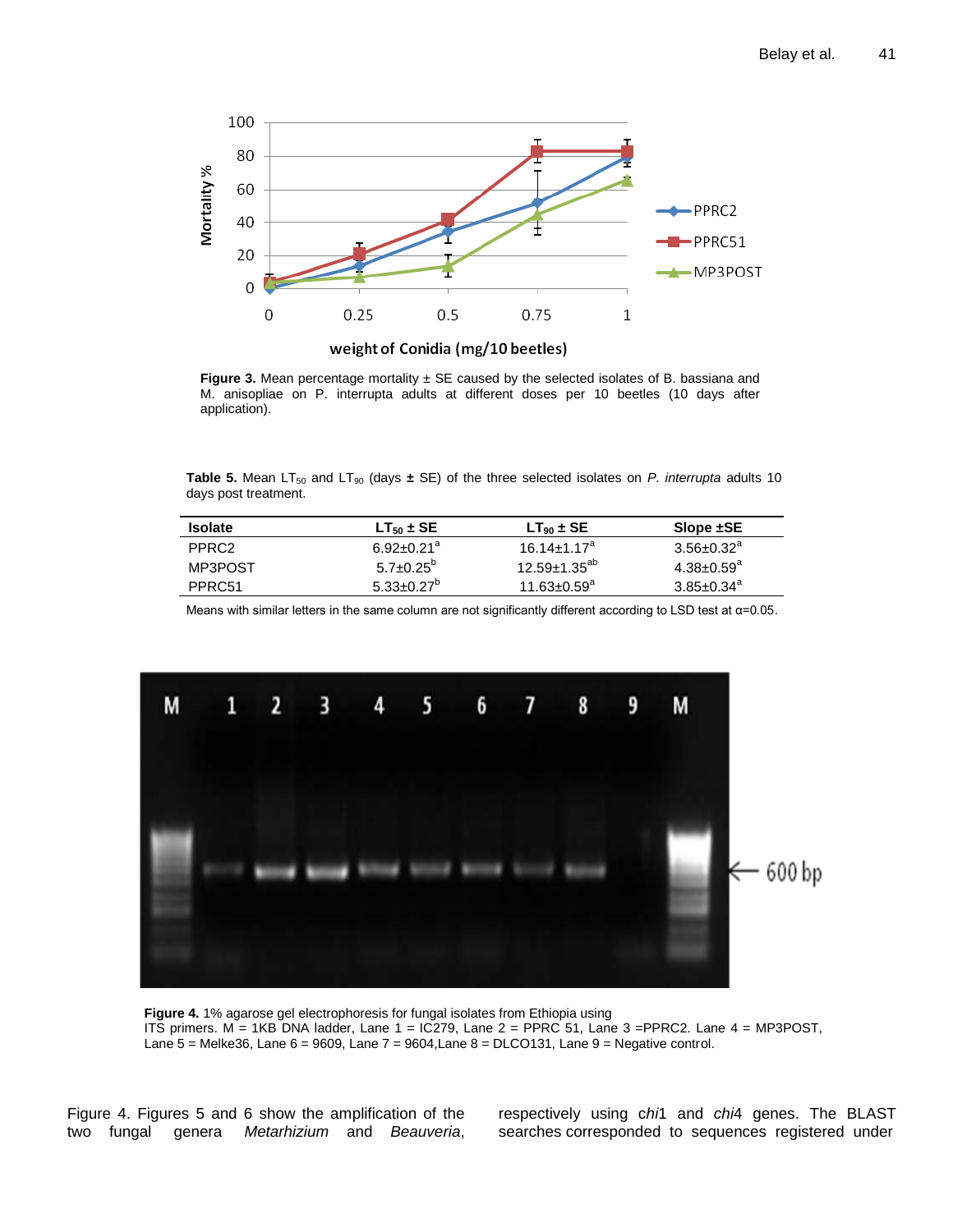

**Figure 5.** *1% agarose gel electrophoresis for fungal isolates from Ethiopia, using chi 1 primers. M= 1Kb DNA ladder, Lane 1 = IC279, Lane 2 = PPRC51, Lane 3 = PPRC2, Lane 4 = MP3POST Lane 5 = Melke36, Lane 6 = 9609, Lane 7=9604, Lane 8=DLCO131, Lane 9 = Negative control.*



**Figure 6.** 1% agarose gel electrophoresis for fungal isolates from Ethiopia using chi4 primers. M = 1Kb DNA ladder, Lane 1 = PPRC 51, Lane 2 = PPRC2, Lane 3 = MP3POST, Lane 4 = Melke36, Lane 5 = 9609, Lane  $6 = 9604$ , Lane  $7 = DLCO131$ , Lane  $8 = N$ egative control.

*M. anisopliae* and *B. bassiana* and were provided with accession numbers as depicted in Table 2 which confirms the identities of the 7 isolates. Three of the samples were linked to *M. anisopliae* and four to *B. bassiana* in the GenBank database.

The sequences from the ITS gene region were used to generate a phylogenetic tree (Figure 7). The evolutionary history was inferred using the Neighbor joining method (Saitou and Nei, 1987). The optimal tree with the sum of

branch length =  $0.19117607$  is shown in Figure 4. The percentage of replicate trees in which the associated taxa clustered together in the bootstrap test (500 replicates) are shown next to the branches (Felsenstein, 1985). The tree is drawn to scale, with branch lengths in the same units as those of the evolutionary distances used to infer the phylogenetic tree. The evolutionary distances were computed using the Kimura 2-parameter method (Kimura, 1980) and are in the units of the number of base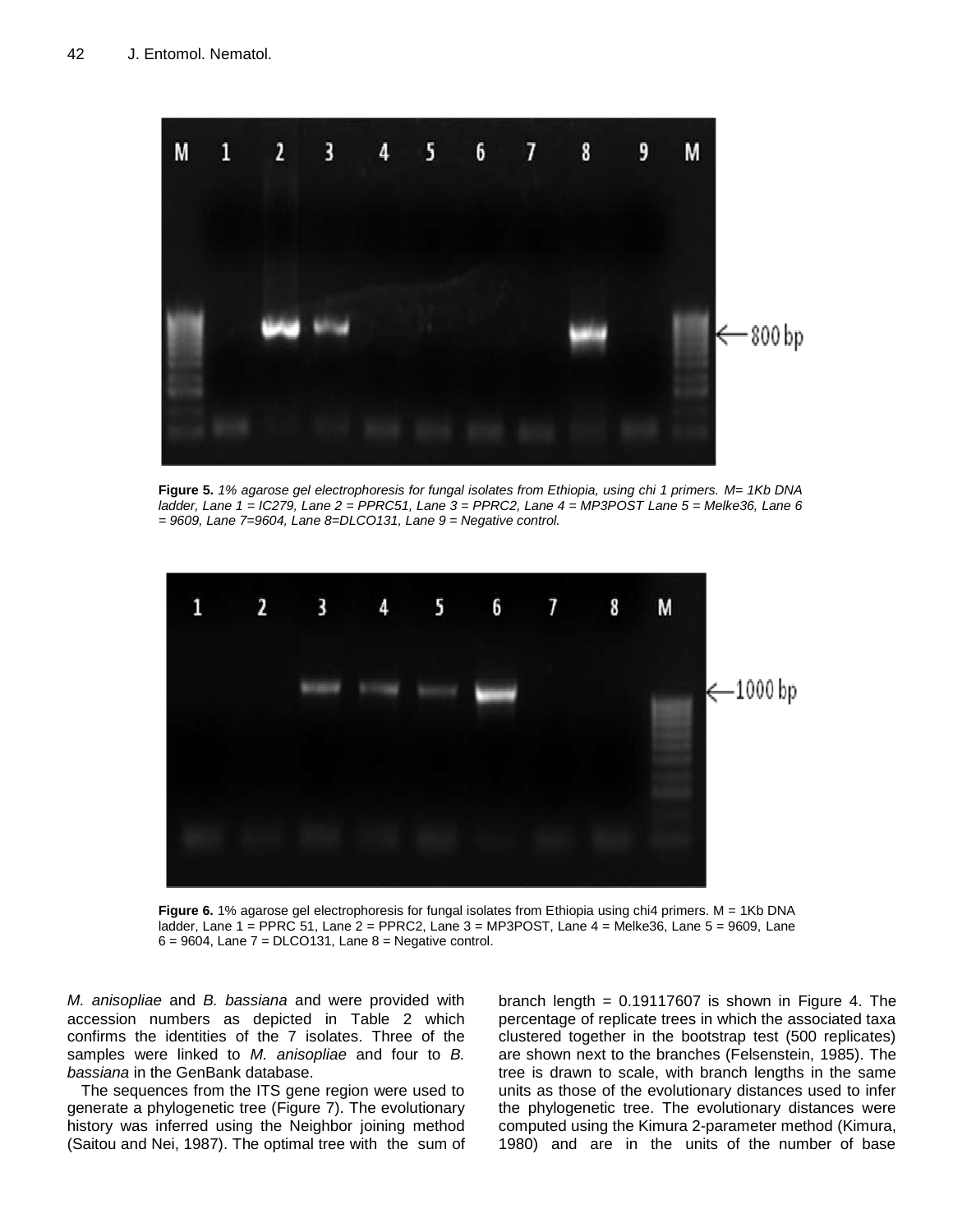**Table 6.** Mean  $LD_{50}$  and  $LD_{90}$  (mg/10 beetles  $\pm$  SE) of the three selected isolates on *P. interrupta* adults 10 days post treatment and slope of the regression line **±** SE.

| <b>Isolate</b>     | $LD_{50}$ $\pm$ SE           | $LD_{90} \pm SE$             | Slope $\pm$ SE               |
|--------------------|------------------------------|------------------------------|------------------------------|
| PPRC <sub>2</sub>  | $0.62 \pm 0.075^{\circ}$     | $1.72 + 0.21$ <sup>a</sup>   | $2.89 \pm 0.18^a$            |
| PPRC <sub>51</sub> | $0.55 \pm 0.029^{\circ}$     | $1.83 \pm 0.17$ <sup>a</sup> | $2.53 \pm 0.33$ <sup>a</sup> |
| MP3POST            | $0.8 \pm 0.029$ <sup>a</sup> | $2.22 \pm 0.34^a$            | $3.13 \pm 0.48$ <sup>a</sup> |

Means with similar letters in the same column are not significantly different according to LSD test at α=0.05.



**Figure 7.** Phylogenetic tree showing evolutionary relationships of entomopathogenic fungi from Ethiopia resulting from sequences of the internal transcribed spacer (ITS4 and ITS5) gene region. BL2 = PPRC51, BBL3  $=$  PPRC2, BL4 = MP3POST, BL5 = Melke36, BL6 = 9609, BL7 = 9604.

substitutions per site. The analysis involved 7 nucleotide sequences. Codon positions included were 1<sup>st</sup>+2<sup>nd</sup>+3<sup>rd</sup>+Non coding. All positions containing gaps and missing data were eliminated. There were a total of 518 positions in the final dataset. Evolutionary analyses were conducted in MEGA6 (*Tamura et al., 2013).* The tree clustered the *Metarhizium* and *Beauveria* species into two clusters, as expected.

## **DISCUSSION**

Fungi can be identified using morphological characteristics but this method is not adequate due to ambiguous descriptions and limited availability of morphological keys (*Fernandes et al., 2010*). However, the method can be used to minimize time and resource expenses when dealing with large number of isolates as a preliminary identification tool as employed in this study. The finally selected 7 entomopathogenic fungi from Ethiopia screened against *P. interrupta,* were identified as *M. anisopliae* and *B. bassiana* by the PCR amplification of the ITS regions of rDNA and chitinase genes. The ITS has been widely and effectively used to amplify DNA from a wide range of fungi (Kendall and Rygiewicz, 2005). This region is highly conserved and is commonly used as a sole tool or supplemented with other universal sequences (e.g. tubulin and actin) for identification, characterization and phylogenetic analysis of fungal isolates (*Balazy et al., 2008).* The ITS region has been used in other studies for successful identification of entomopathogenic fungi (*Islam et al., 2014*). The results from amplification of the ITS region from the current study were confirmed with amplification with the chitinase genes. This functional gene confirmed the identity of the Ethiopian isolates as belonging to *M. anisopliae* and *B. bassiana*, as expected*.* Similarly, Chitinase genes have been used in other studies as molecular markers for *M. anisopliae* identification and characterisation (*Bogo et al., 1998*; *Kang et al., 1999*; *Enkerli et al., 2009).*

*Merid et al. (2016)* have recently reported the use of *Metarhizium* spp. for field control of *P. interrupta* which showed up to 71% mortality within 15 days of infection. Researches on other scarab beetles (*Lacey et al., 1994;* Klein and Lacey, 1999; *Cuthbertson et al., 2012*) have also shown the potential of these fungi for control of coleopterous insects. This current study has demonstrated the importance of these entomopathogenic fungi as potential microbial biocontrol agents for *P. interrupta*. Among the seven isolates, the *M. anisopliae* isolate PPRC51 caused 82.40 % mean mortality on field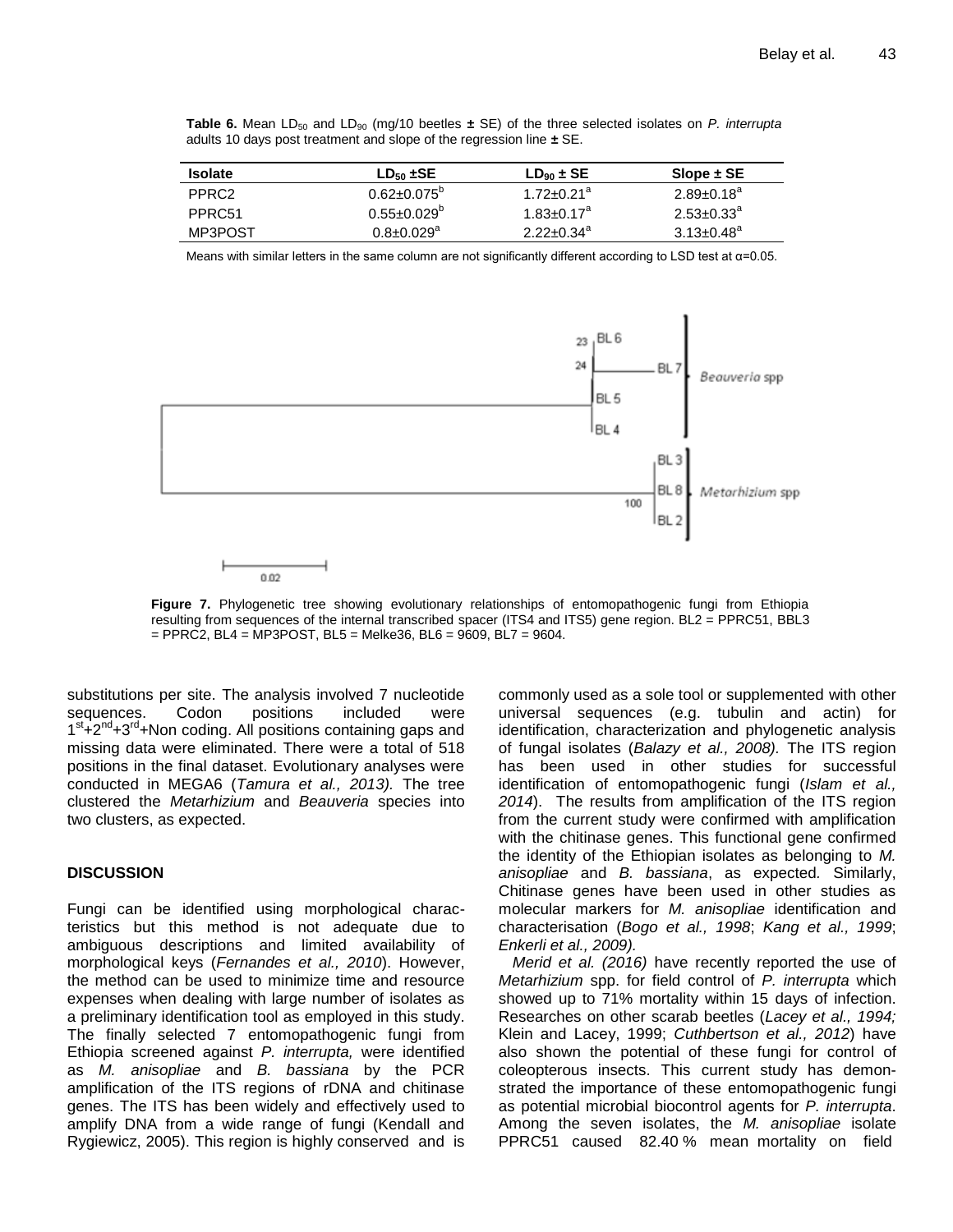collected *P. interrupta* adults within 10 days post application and had the shortest  $LT_{50}$  (5.33 days). The *B*. *bassiana* isolate MP3POST and *M. anisopliae* isolate PPRC2 also caused 79.67 and 77.14% mortality, respectively. In a similar study, *Lacey et al. (1994)* observed 100% mortality of the Japanese beetle, P*. japonica* adults within 8 and 9 days after application of *M. anisopliae* and *B. bassiana* dry conidia, respectively, using similar doses *Gindin et al.* (2006) also reported 85% mortality of the red palm weevil, *Rhynchophorus ferrugineus*, two weeks after contact with dry conidia of *M. anisopliae* indicating the potential of the fungi for biocontrol of coleopterous insects. Although isolate MP3POST needed significantly higher  $LD_{50}$  than PPRC2 and PPRC51, its  $LT_{50}$  was not significantly different from that of PPRC51.

## **Conclusion**

The findings of this study have indicated the potential use of the indigenous EPF isolates against *P. interrupta*. The isolates PPRC51, PPRC2 and MP3POST are as found the potential candidates for development of mycoinsecticide against *P. interrupta* as a component of an integrated management strategy of the pest. However, field studies using appropriate formulation under high insect population conditions and more research on mass production characteristics and shelf life of the isolates are needed.

## **Conflict of Interests**

The authors have not declared any conflict of interests.

## **ACKNOWLEDGEMENTS**

Special thanks to Dr. Sunday Ekesi who invited the first author to the International Center of Insect Physiology and Ecology (ICIPE) at Nairobi, Kenya and covered the laboratory expenses. Complements also go to the staff of arthropod pathology unit of ICIPE particularly to Mr. Levy Odhiambo for the molecular laboratory work. The authors also thank Mr. Tesfaye Hailu and Mis. Aberash Challa of Ambo Plant Protection Center for the collaborations. The Addis Ababa University is acknowledged for providing the necessary funds for the author's visit to ICIPE where part of this work was done. The bio-innovate project is also acknowledged for the financial support to this work. Dr. Mattias C. Larsson was financed by the Linnaeus initiative IC-E3, supported by Formas and the Swedish Science Council.

## **REFERENCES**

Abbott WS (1925). A Method of Computing the Effectiveness of an Insecticide. J. Econ. Entomol. 18:265-267.

- Andemeskel W (1987). Handbook of insect pests of major crops in Eritrea Administrative Region, and their control. Asmara University. P 132.
- Asmare D, Yeshitila M (2014). Ecology and field biology of the sorghum chafer, Pachnoda interrupta (Olivier) (Coleoptera: Scarabaeidae) in Ethiopia. Adv. Entomol. 2:8-13.
- Balazy S, Wrzosek M, Sosnowska D, Tkaczuk C, Muszewska A (2008). Laboratory trials to infect insects and nematodes by some acaropathogenic *Hirsutella* strains (Mycota: Clavicipitaceous anamorphs). J. Invertebr. Pathol. 97:103-113.
- Bogo MR, Rota CA, Pinto Jr. (1998). A chitinase encoding gene (chit1 gene) from the entomopathogen *Metarhizium anisopliae*: isolation and characterization of genomic and full length cDNA. Curr. Microbiol. 37(4):221-225.
- Butt TM (2002). Use of entomogenous fungi for the control of insect pests, In. Esser K, Bennett JW (eds). Mycota, Springer, Berlin, pp. 111-134.
- Cuthbertson AGS, Mathers JJ, Blackburn LF, Powell ME, Marris G, Pietravalle S, Brown MA, Budge GE (2012). Screening commercially available biocontrol agents for the control of *Aethina tumida* (Coleoptera: Nitidulidae) in the UK. Insects 3:719-726.
- Destefano RHR, Destefano SAL, Messias CL (2004). Detection of *Metarhizium anisopliae* within infected sugarcane borer *Diatraea saccharalis* (Lepidoptera, Pyralidae) using specific primers. Genet. Mol. Biol. 27:245-252.
- Driver F, Milner RJ, Trueman JWH (2000). A taxonomic revision of *Metarhizium* based on a phylogenetic analysis of rDNA sequence data. Mycol. Res. 104:134-150.
- Enkerli J, Ghormade C, Oulevey C, Widmer F (2009). PCR RFLP analysis of Chitinase genes enables efficient phenotyping of *Metarhizium aninopliae* var. *anisopliae*. J. Invertebr. Pathol. 102(2):185-188.
- Entz SC, Johnson DL, Kawchuk LM (2005). Development of a PCRbased diagnostic assay for the specific detection of the entomopathogenic fungus *Metarhizium anisopliae* var. *acridum*. Mycol. Res. 109:1302-1312.
- Felsenstein J (1985). Confidence limits on phylogenies: An approach using the boot-strap. Evolution 39:783-791.
- Fernandes E KK, Keyser CA, Chong JP, Rangel DEN, Miller MP, Roberts DW (2010). Characterization of *Metarhizium* species and varieties based on molecular analysis, heat tolerance and cold activity. J. Appl. Microbiol. 108:115-128.
- Finney DJ (1964). Probit analysis: a statistical treatment of the sigmoid response curve. Cambridge: University Press, 318p.
- Gindin G, Levski S, Glazer I, Soroker V (2006). Evaluation of the entomopathogenic fungi *Metarhizium anisopliae* and *Beauveria bassiana* against the red palm weevil *Rhynchophorus ferrugineus*. Phytoparasitica 34(4):70-379.
- Goettel MS, Hajek AE (2001). Evaluation ofnontarget effects of pathogens used for management of arthropods, In. Wajnberg, E. Scotland, J.K. Quimby, P.C, (Eds.), Evaluating Indirect Ecological Effects of Biological Control. CABI Press, Wallingford, UK. pp. 81-97.
- Grunshaw JP (1992). Field studies on the biology and economic importance of *Pachnoda interrupta* (Coleoptera: Scarabaeidae) in Mali West Africa. Bull. Ent. Res. 82:19-27.
- Hajek AE, Goettel MS (2007). Guidelines for evaluating effects of entomopathoges on non-target organisms. In. Lacey LA, Kaya HK (eds). Field Manual of Techniques in Invertebrate Pathology: Application and Evaluation of Pathogens for Control of Insects and other Invertebrate Pests. Springer Publishing, Dordrecht, The Netherlands, Pp. 815-833.
- Hiwot L (2000). Historical background on the pest status and control of sorghum chafer, *Pachnoda interrupta* (Coleoptera: Scarabaeidae) in Ethiopia. In. Proceedings of the workshop on the development of monitoring and controlstrategy against sorghum chafer, *Pachnoda interrupta (Coleoptera: Scarabaeidae) in Ethiopia,* February – 2 March, 2000, MOA, Addis Ababa. Pp. 9-15. 28.
- Humber RA (2005). Entomopathogenic Fungal Identification USDA-ARS Plant Protection Research Unit US Plant, Soil & Nutrition Laboratory Tower Road Ithaca, NY 14853-2901.
- Inglis GD, Enkerli J, Goettel MS (2012). Laboratory techniques used for entomopathogenic fungi: Hypocreales. In: Lacey, L. A. (ed.). Manual